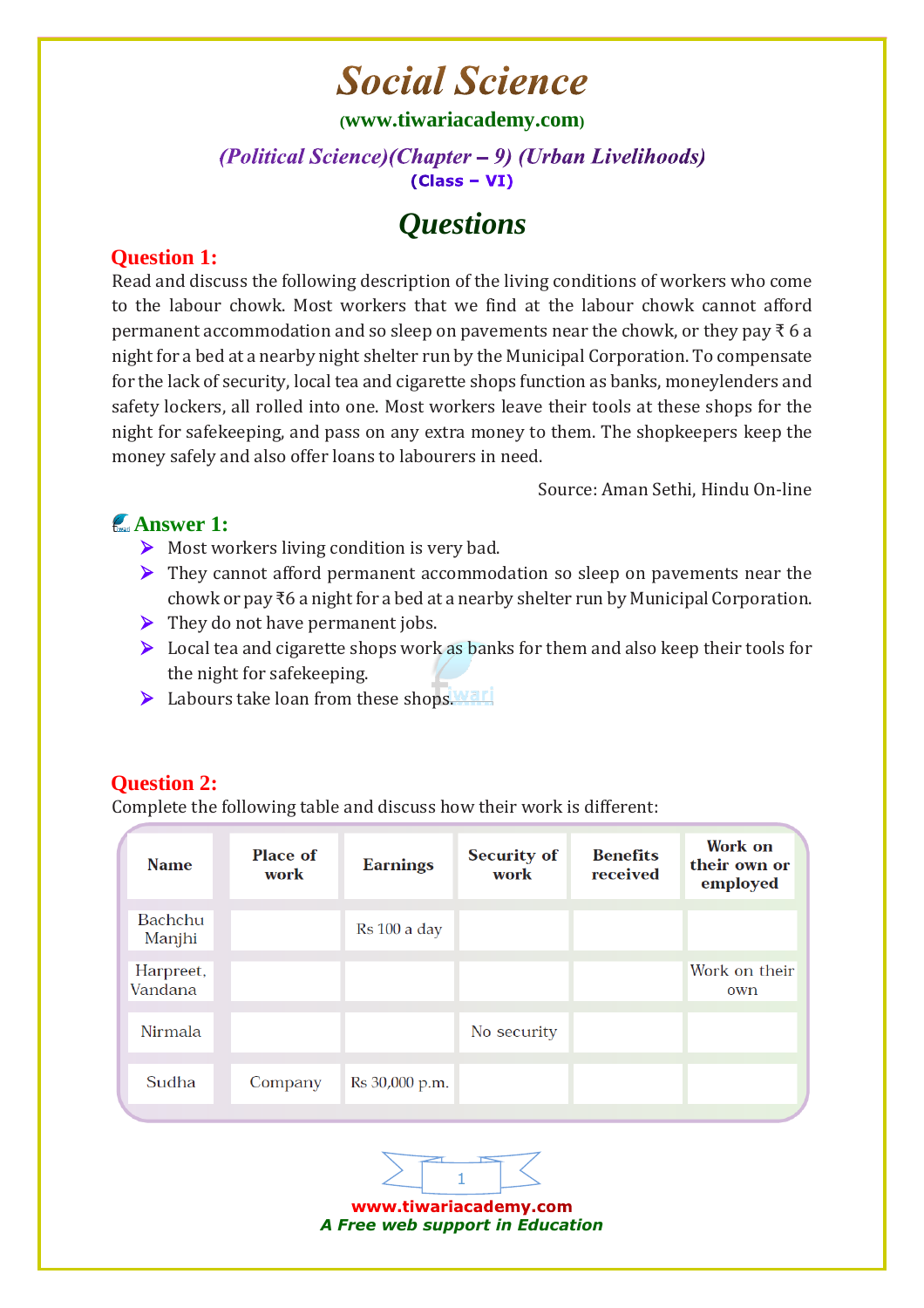# **Social Science**

#### **([www.tiwariacademy.com](http://www.tiwariacademy.com/))**

#### (Political Science)(Chapter – 9) (Urban Livelihoods)  $(Class - VI)$

# **Answer 2:**

| <b>Name</b>          | Place of<br>work        | <b>Earnings</b>               | <b>Security of</b><br>work                  | <b>Benefits</b><br>received                 | Work on<br>their own or<br>employed |
|----------------------|-------------------------|-------------------------------|---------------------------------------------|---------------------------------------------|-------------------------------------|
| Bachchu<br>Manjhi    | <b>Rikshaw Puller</b>   | Rs 100 a day                  | <b>No Security</b>                          | <b>No Benefits</b>                          | Work on their own                   |
| Harpreet,<br>Vandana | <b>Garment Showroom</b> | <b>Good Earnings</b>          | <b>Yes</b> License to do<br><b>Business</b> | Growth in the<br><b>Business</b>            | Work on their<br>own                |
| <b>Nirmala</b>       | <b>Garment Factory</b>  | Rs. 80 per day<br>for 8 hours | No security                                 | Rs. 40 for Extra                            | <b>Employed</b>                     |
| Sudha                | Company                 | Rs 30,000 p.m.                | <b>Secured</b>                              | Paid leave, Medical<br>facilities, PF, etc. | <b>Employed</b>                     |
|                      |                         |                               |                                             |                                             |                                     |

#### **Question 3:**

In what ways is a permanent and regular job different from a casual job? Discuss.

#### **Answer 3:**

Permanent job is different from casual job as

|                          | <b>Permanent Job</b> | <b>Casual</b> job |
|--------------------------|----------------------|-------------------|
| <b>Working hours</b>     | Fixed                | Variable          |
| <b>Job security</b>      | Secured              | Not secured       |
| <b>Payments</b>          | Fixed                | Not fixed         |
| Paid holidays and leaves | Yes                  | N <sub>o</sub>    |
| <b>Extra benefits</b>    | Yes                  | N <sub>o</sub>    |

### **[Question 4:](www.tiwariacademy.com)**

What benefits does Sudha get along with her salary?

#### **Answer 4:**

Sudha will get the following benefits:

- $\triangleright$  She is having the permanent job and that is secured.
- $\triangleright$  She will get the medical facilities for her and her family.
- $\triangleright$  She will get the facility for savings for old age as provident fund.
- $\triangleright$  She will get the government holidays and Sundays as non-working days.

www.tiwariacademy.com *A Free web support in Education*

2